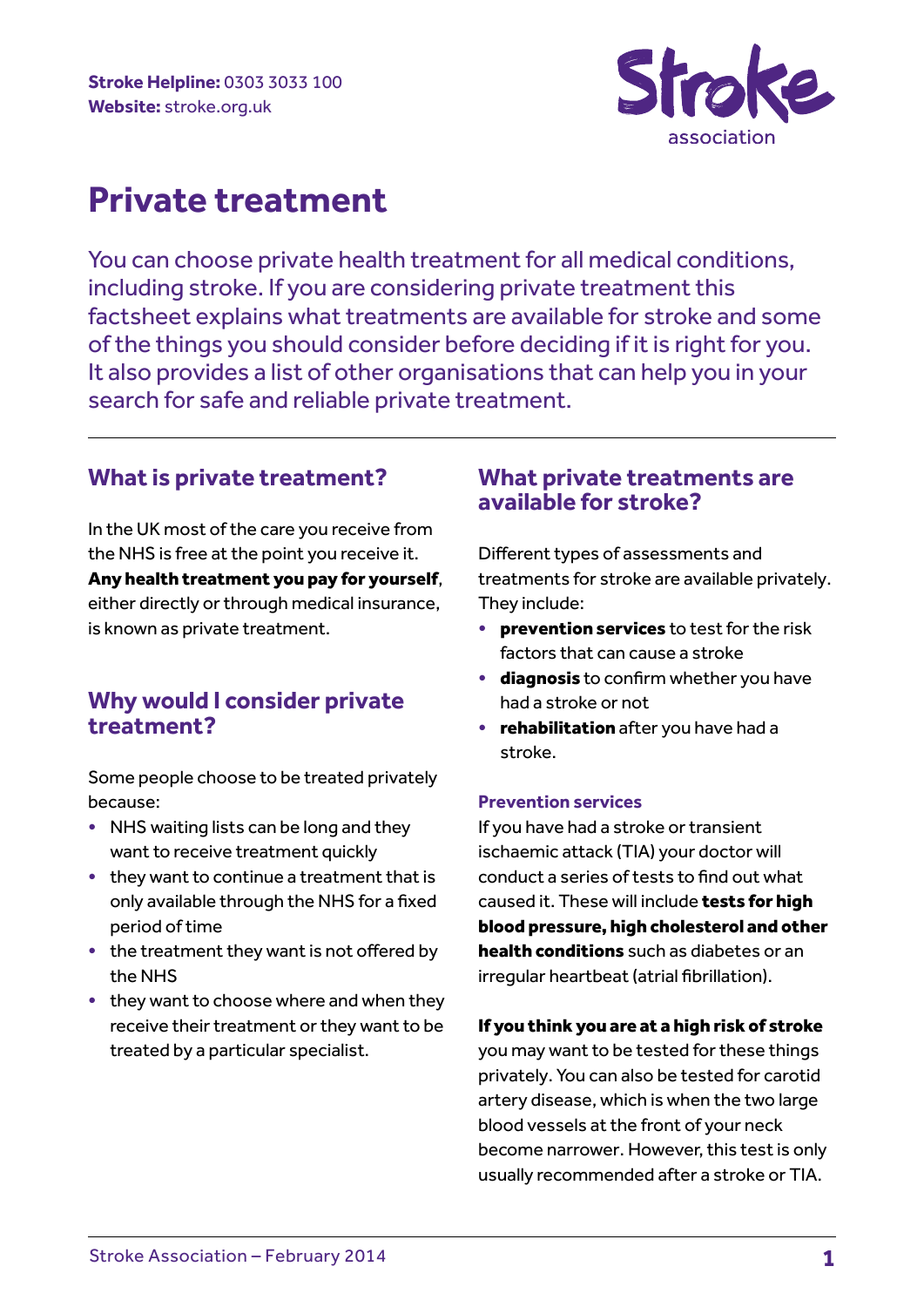#### **Diagnosis**

#### A computer tomography (CT) scan or a magnetic resonance imaging (MRI) scan

can produce images of your brain to confirm whether or not you have had a stroke. You will usually have one of these scans when you are admitted to hospital with a suspected stroke. However, if your doctor thinks you may have had a stroke some time ago, having one of these scans privately may be able to confirm this for you.

#### **Rehabilitation**

If you've had a stroke the doctors, nurses and therapists in your care team will work with you to decide what rehabilitation services you need. These services should be available to you, at least initially, through the NHS, but you can also pay for them privately. Sometimes rehabilitation after stroke is called neuro-rehabilitation.

Some of the rehabilitation therapies that are available privately include:

- physiotherapy for help with mobility, muscle weakness and balance problems
- speech and language therapy for help with communication difficulties or swallowing
- occupational therapy for help with regaining independence in everyday activities
- **clinical psychology** for help with cognitive problems such as memory loss or poor concentration, or for help with the emotional impact of stroke such as depression, anxiety and personality changes.

# **Can I have private and NHS treatment at the same time?**

## Having private treatment should not affect your right to treatment from the

NHS. If you are receiving treatment from the NHS and extra private treatment would help you, you can have both.

Your private treatment should be carried out at a different time and in a different place to the treatment you receive from the NHS. Make sure you tell your doctors and therapists about all of the treatments you're receiving, so that they can be aware of any issues and ensure that your care is consistent.

# **How do I pay for private treatment?**

The costs for private treatment can vary greatly depending on where you live and the type of treatment you are looking for.

Usually private treatment is paid for through a medical insurance policy or directly from your own money, which is called self-funding. With some insurance policies you will have to pay for the treatment yourself and then claim the money back, whereas others will pay the hospital or therapist for you.

If you have medical insurance, make sure you read your policy carefully before you start treatment. It's best to contact the insurance company to get their written agreement that they will pay and to find out:

• whether they will cover the whole cost of the treatment, or whether there are some costs that you will have to cover yourself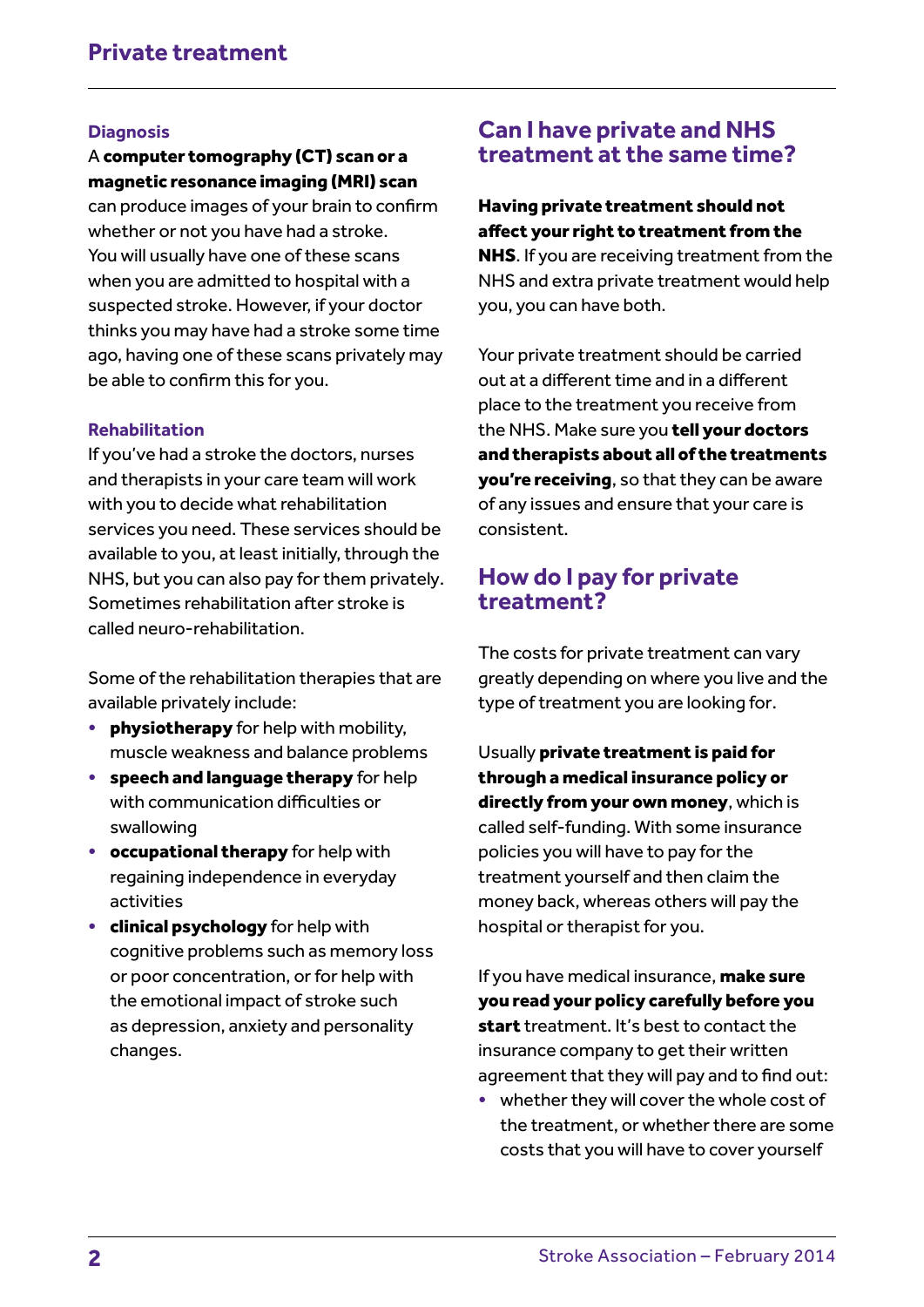• whether they will accept a referral from your GP or if the company has its own consultant that you may have to speak to.

# **What should I do if I am considering private treatment?**

The first thing you need to do is speak to your GP. He or she will be able to tell you about all the treatments available to you, both privately and through the NHS.

Although doctors cannot advertise private services to their patients, your GP will be able to advise whether a particular treatment is suitable for you and help you to consider your options. And even though it is possible to have private treatment without consulting your GP, it's recommended that you do speak to him or her first.

You then need to do some research. If you can, contact a few private therapists or hospitals near to you to compare the services they offer and how much they cost. This will help you to make an informed decision.

The Citizen's Advice Bureau offers advice about what you should consider when buying private healthcare. Visit their website www.adviceguide.org.uk

If you do decide to have treatment privately you need to make sure that the therapist or specialist you use is registered with the professional body that regulates their area of work – these are all listed in the *Other useful contacts* section of this factsheet. We also recommend that any rehabilitation therapist you use has experience in working with people affected by stroke.

# **How can I find out more?**

#### **Talk to us**

At the Stroke Association, our helpline team can give you information about stroke and tell you about services and support available in your local area.

Call us on 0303 3033 100 (Monday to Friday, 9am-5pm) or email info@stroke.org.uk

# **Get online**

We have lots of information about stroke and how to prevent it on our website. Go to stroke.org.uk

#### **Read our publications**

We also produce a range of other leaflets and factsheets about stroke and related issues. You can download these for free or order a printed copy to be posted to you via our website stroke.org.uk or by calling the helpline on 0303 3033 100.

# **Other useful contacts**

If you're looking for more information the following organisations may also be able to help. All are UK wide unless otherwise stated.

Please note that details of these organisations are for information only. We are not recommending or endorsing anyone by including them in this factsheet.

# **Finding a private hospital**

#### BMI Healthcare

Website: www.bmihealthcare.co.uk Tel: 0808 101 0337 (Advice line) Runs 69 private hospitals across England, Scotland and Wales offering treatments including physiotherapy and speech and language therapy.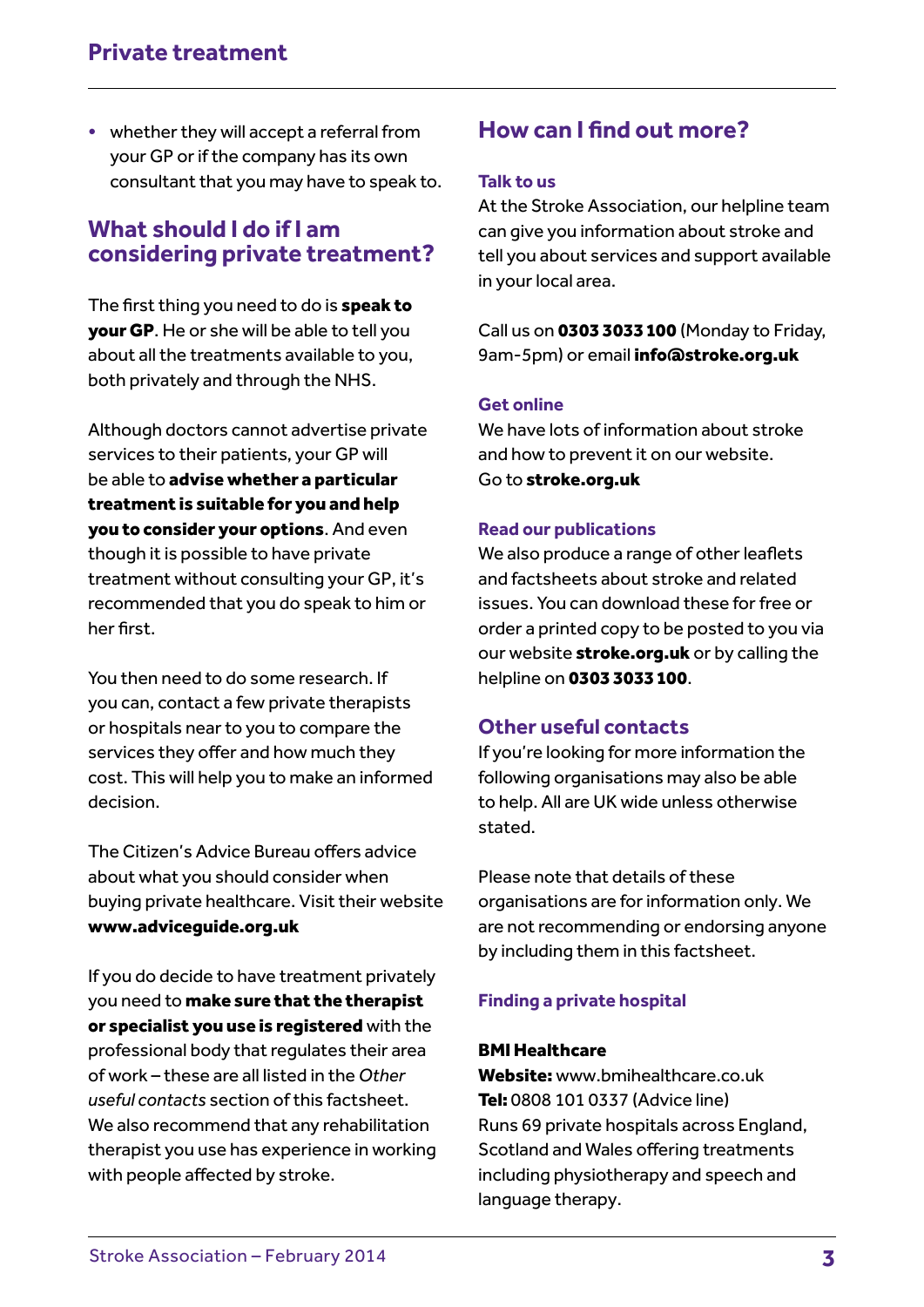# **Private treatment**

#### **RUPA**

Website: www.bupa.co.uk Tel: 08081 634 416 One of the UK's leading providers of private healthcare services and insurance.

# Dr Foster Health

Website: www.drfosterhealth.co.uk This website provides a database of private and NHS hospitals. It also has a database of consultants, giving details of their area of expertise and the NHS and private hospitals where they practise. Search under 'brain' or 'stroke' or 'rehabilitation medicine'.

# Health and Social Care Northern Ireland **Gateway**

Website: www.hscni.net

Provides information on private hospitals and treatment in Northern Ireland.

### NHS Choices (England and Wales)

#### Website: www.nhs.uk

This website includes a search function to find NHS and private health services in your local area.

# NHS Inform (Scotland)

Website: www.nhsinform.co.uk Provides information on NHS and private health services in Scotland.

# Nuffield Health

Website: www.nuffieldhealth.com Tel: 0333 355 7649 An independent hospital group that provides a range of services in England and Scotland. Their sites in England offer rehabilitation after stroke.

#### Priory Group

Website: www.priorygroup.com Tel: 0845 421 2058 Provides neuro-rehabilitation services at three residential centres located in Bury and East Sussex.

#### Private Healthcare UK

Website: www.privatehealth.co.uk This online resource provides a database of private hospitals, private services in NHS hospitals, as well as private consultants and doctors.

#### Royal Hospital for Neuro-disability

Website: www.rhn.org.uk Tel: 020 8780 4500 A private hospital in Putney, London, offering long-term care and rehabilitation treatment.

#### Specialist Info

Website: www.specialistinfo.com An online database of NHS and private hospitals, consultants and GPs. You will need to complete an online registration to access some parts of the website.

#### Spire Healthcare

Website: www.spirehealthcare.com A network of independent hospitals in England, Scotland and Wales.

# The Stroke Unit at the Hospital of St John & St Elizabeth

Website: www.thestrokeunit.org.uk Tel: 020 7806 4075 Email: stroke@hje.org.uk A private hospital in St John's Wood, London, providing patient care and rehabilitation after the initial emergency treatment for stroke.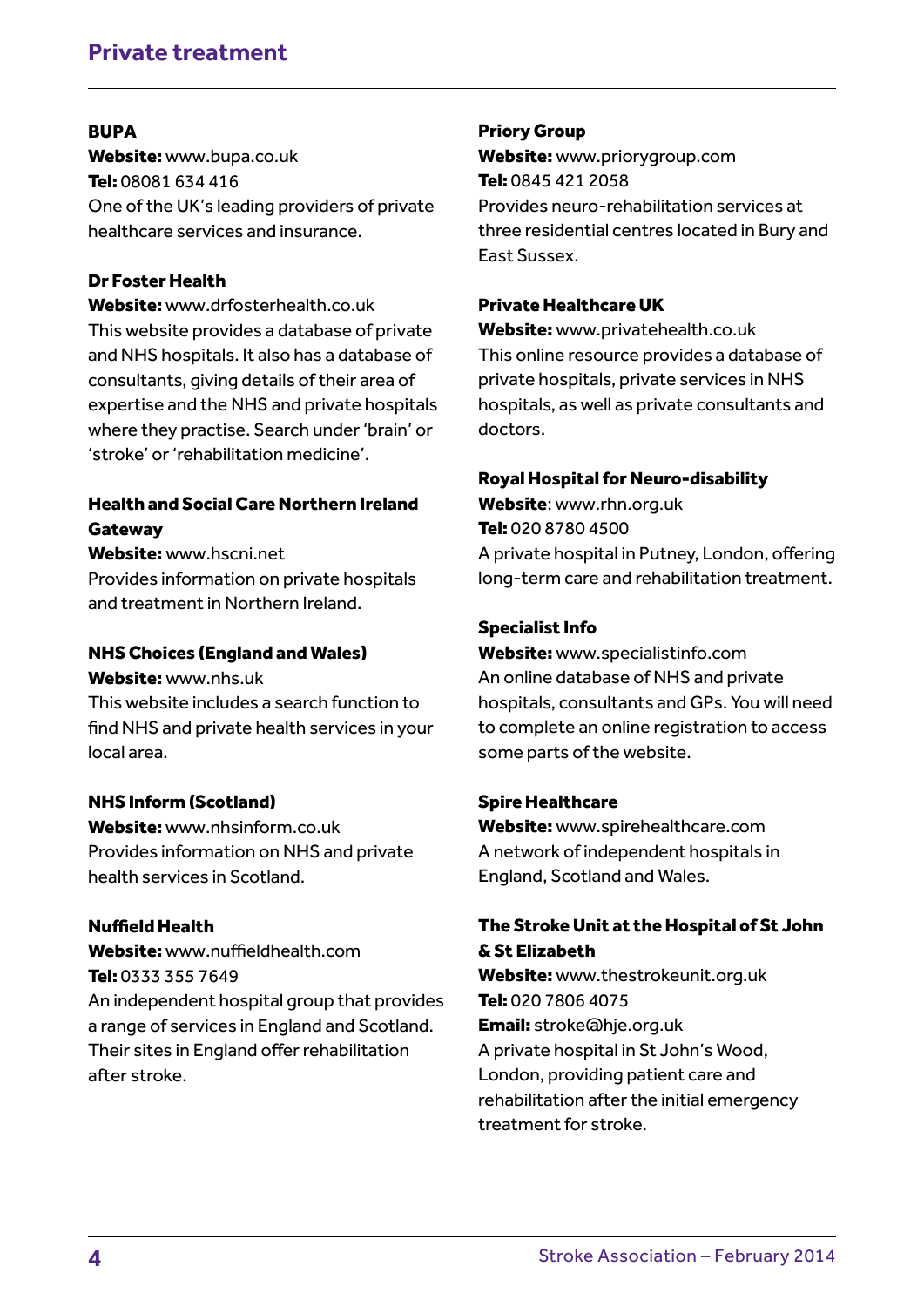#### **Finding a rehabilitation service**

# Health and Care Professions Council (HCPC)

Website: www.hpc-uk.org Tel: 0845 300 6184 An independent UK wide regulator, which keeps a register of health and care professionals who meet their standards. Use their website to find out if a professional is registered with them, as it is illegal to practise in the UK if you are not. This includes occupational therapists, physiotherapists and speech and language therapists, but not nurses or doctors.

#### **Finding a physiotherapist**

#### Chartered Society of Physiotherapy (CSP)

Website: www.csp.org.uk Tel: 020 7306 6666 The professional and educational body for the UK's chartered physiotherapists, physiotherapy students and assistants.

#### Physio First

Website: www.physiofirst.org.uk Tel: 01604 684 960 Email: minerva@physiofirst.org.uk This is a CSP group for members in private practice. You can use the website to search for a private physiotherapist near you.

#### **Finding a speech and language therapist**

# Association of Speech and Language Therapists in Independent Practice (ASLTIP)

Website: www.helpwithtalking.com Tel: 01494 488 306

This website provides a search function to find private speech and language therapists across the UK, including those who

specialise in working with stroke patients (listed under 'acquired brain injury') and those able to work in languages other than English.

## Royal College of Speech and Language **Therapists**

Website: www.rcslt.org Tel: 020 7378 1200 Email: info@rcslt.org Represents speech and language therapists and support workers and promotes good practice.

#### **Finding an occupational therapist**

# British Association of Occupational Therapists and College of Occupational **Therapists**

Website: www.cot.co.uk Tel: 020 7357 6480 The professional body for all occupational therapy staff in the UK.

# The College of Occupational Therapists Specialist Section – Independent Practice

Website: www.cotss-ip.org.uk Tel: 020 7989 0681 Email: enquiries@cotss-ip.org.uk Provides an online directory of qualified, private occupational therapists.

#### **Finding a psychologist or counsellor**

#### British Psychological Society (BPS)

Website: www.bps.org.uk Tel: 0116 254 9568 Email: enquiries@bps.org.uk The representative body for psychologists in the UK. The website has a directory, which you can use to search for private psychologists who are qualified to carry out after-stroke assessments.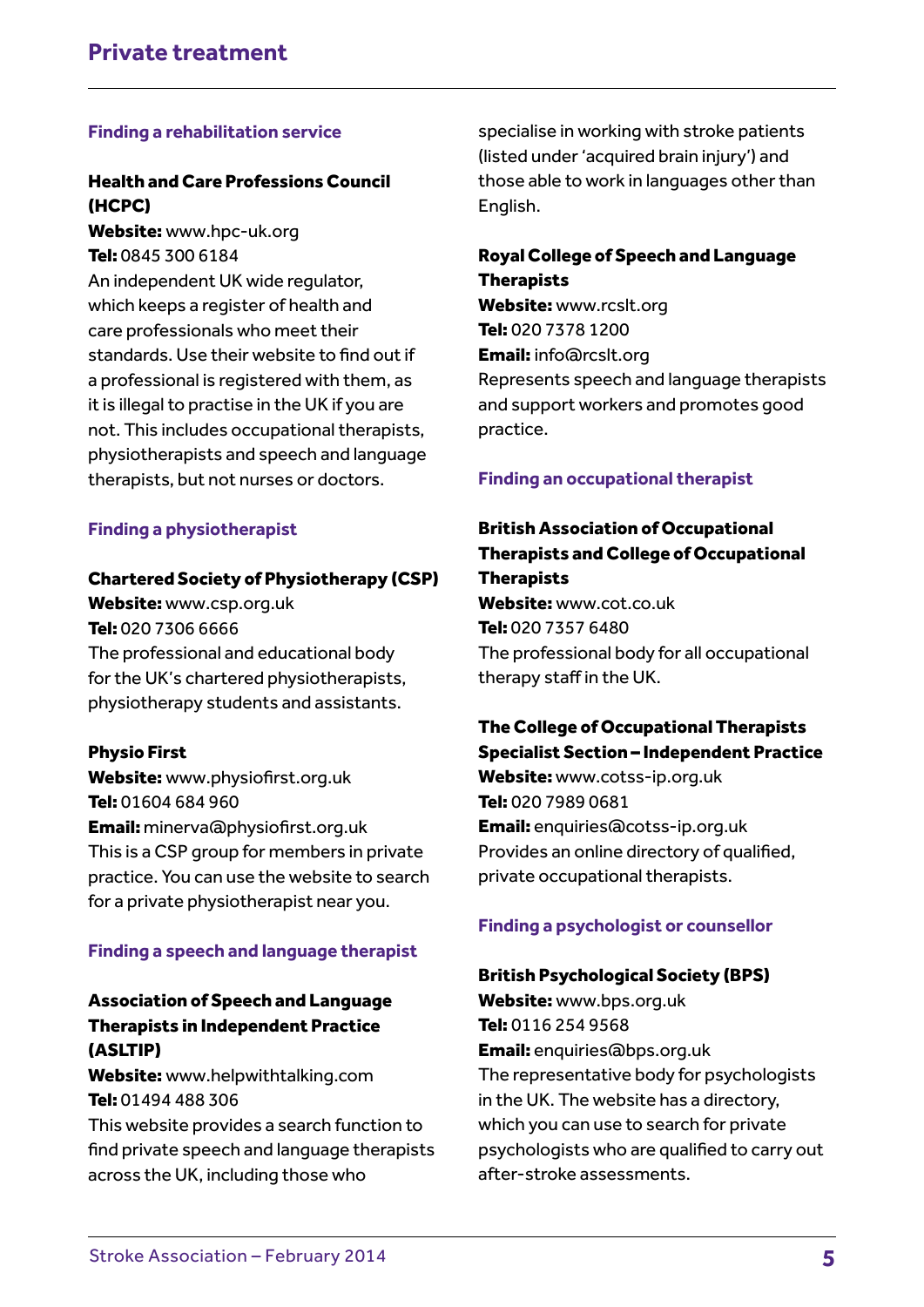# British Association for Counselling and Psychotherapy (BACP)

Website: www.bacp.co.uk Tel: 01455 883 300

Email: bacp@bacp.co.uk

A professional body that registers accredited counsellors and psychotherapists and can provide advice and information for anybody seeking counselling or therapy. You can use their website to find qualified practitioners in your area.

# Counselling & Psychotherapy in Scotland (COSCA)

Website: www.cosca.org.uk Tel: 01786 475 140 Email: info@cosca.org.uk Scotland's professional body for counselling and psychotherapy. You can use the online directory to find a qualified private therapist in most parts of Scotland.

# **Finding a residential rehabilitation service**

# Barchester Healthcare Ltd

Website: www.barchester.com Tel: 020 8242 6472 Runs a number of care homes throughout the UK providing 24-hour care and a range of services including neuro-rehabilitation and respite care.

# Brain Injury Rehabilitation Trust (BIRT)

Website: www.thedtgroup.org/brain-injury Tel: 01924 266 344 Email: director@birt.co.uk

Runs residential rehabilitation centres and supported housing across England and one in Scotland. They work with people aged 18 to 65 who have brain injuries including those caused by stroke. They also have a neurorehabilitation centre located at Goole NHS Hospital in Yorkshire.

# Hunters Moor Neuro-rehabilitation Centre for the West Midlands

Website: www.huntersmoor.com Tel: 0121 777 9343 Email: info@huntersmoor.com Provides behavioural and rehabilitation support in Birmingham and north east England.

# Leonard Cheshire Disability Acquired Brain Injury (ABI) Services

Website: www.lcdisability.org Tel: 020 3242 0200

Email: info@lcdisability.org Supports people with acquired brain injuries who are ready to leave hospital but still need specialist rehabilitation. They offer rehabilitation services in England, Scotland and Wales and living support in Northern Ireland, as well as UK wide short breaks, home care and leisure services.

# Queen Elizabeth's Foundation for Disabled People

Website: gef.org.uk Tel: 01372 841 100 Email: neurorehab@qef.org.uk Offers neuro-rehabilitation services for adults aged 16 to 65.

# Strode Park Foundation

Website: www.strodepark.org.uk Tel: 01227 373 292 Email: info@strodepark.org.uk Provides short and long-term neurorehabilitation for people with neurological disabilities.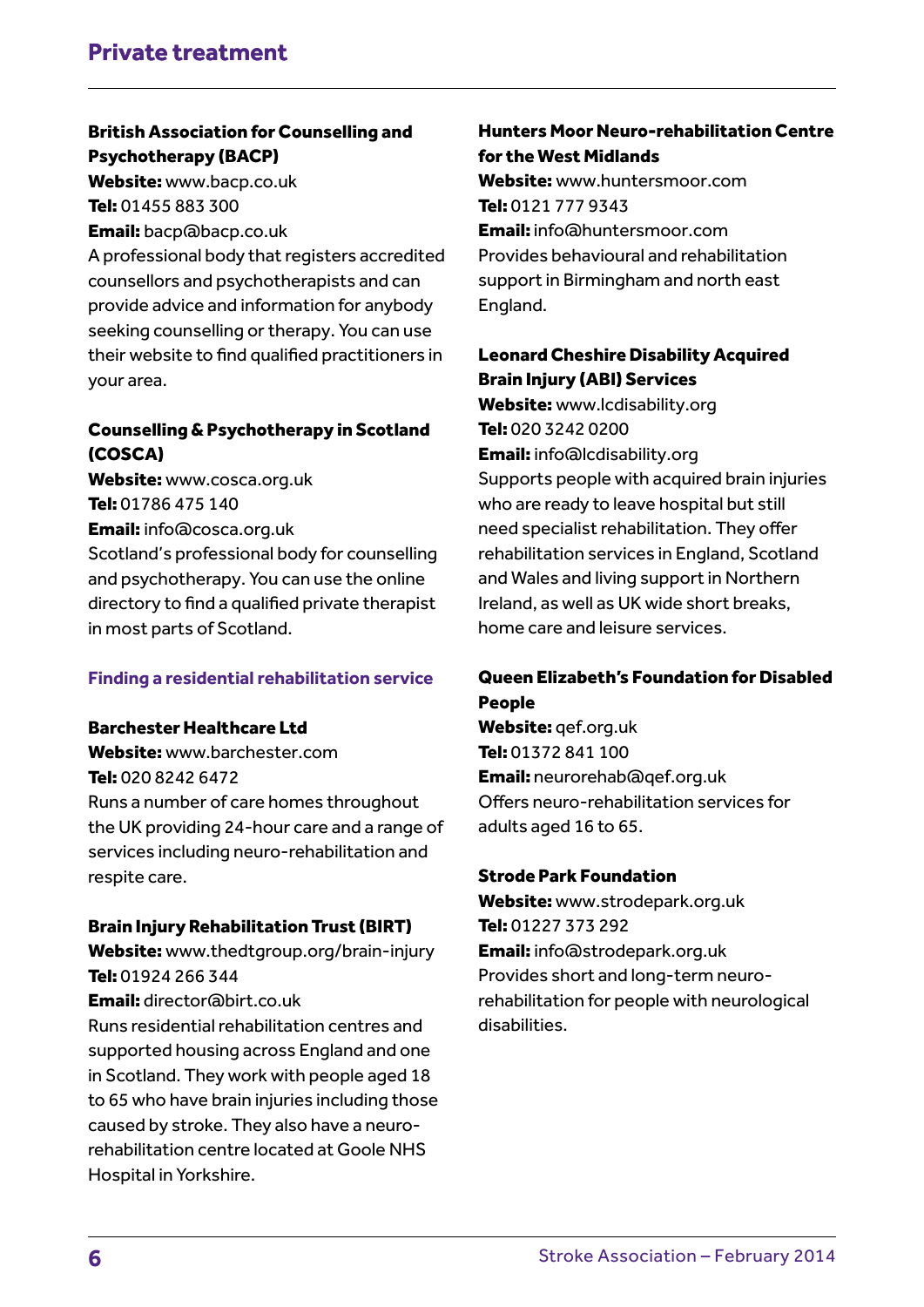# **Finding a non-residential rehabilitation service**

# Association for the Rehabilitation of Communication and Oral Skills (ARCOS)

Website: www.arcos.org.uk Tel: 01684 576 795 Email: admin@arcos.org.uk Offers professional therapy to people with communication and swallowing problems, including those caused by stroke. Also offers outreach services.

# Action for Rehabilitation from Neurological Injury (ARNI Institute)

Website: www.arni.uk.com Tel: 07712 211 378 Email: support@arni.uk.com Trains and certifies specialist instructors to deliver tailored exercise programmes for stroke survivors throughout the UK.

# The Bobath Centre for Adults with Neurological Disability

Website: www.bobath.co.uk Tel: 020 8444 3355 Email: enquiries@bobath.co.uk Provides specialist therapy for adults with acquired neurological conditions, including stroke. Accepts referrals from consultants and GPs.

# National Institute of Conductive Education

Website: www.conductive-education.org.uk Tel: 0121 422 5564

Conductive education is a group-based rehabilitation programme developed for people who have problems with movement because of a neurological condition such as stroke. The first 10 sessions are free, after that there may be a charge. Services are available in Birmingham and Coventry.

# Sight Science Limited

Website: www.sightscience.com Tel: 07842 106 131 Email: info@sightscience.com Provides Neuro-Eye Therapy (NeET), an interactive computer programme that can improve visual sensitivity for people with visual loss.

#### National Clinical FES Centre

Website: www.salisburyfes.com Tel: 01722 429 065 Email: enquiries@salisburyfes.com Offers clinical functional electrical stimulation (FES), which is a treatment for drop foot using small electrical signals.

# **General advice and information**

#### Association of British Insurers (ABI)

Website: www.abi.org.uk Tel: 020 7600 3333 Email: info@abi.org.uk Represents the UK's insurance industry. Provides independent information for consumers on all aspects of insurance including health insurance.

# British Brain & Spine Foundation

Website: www.brainandspine.org.uk Tel: 0808 808 1000 (Helpline) Email: helpline@brainandspine.org.uk Offers general information on brain and spine conditions and a helpline staffed by neurology nurses. You can find your nearest neurological centre using the map on their website.

#### Citizens Advice Bureau

Website: www.adviceguide.org.uk Offers independent advice on buying private healthcare and health insurance.